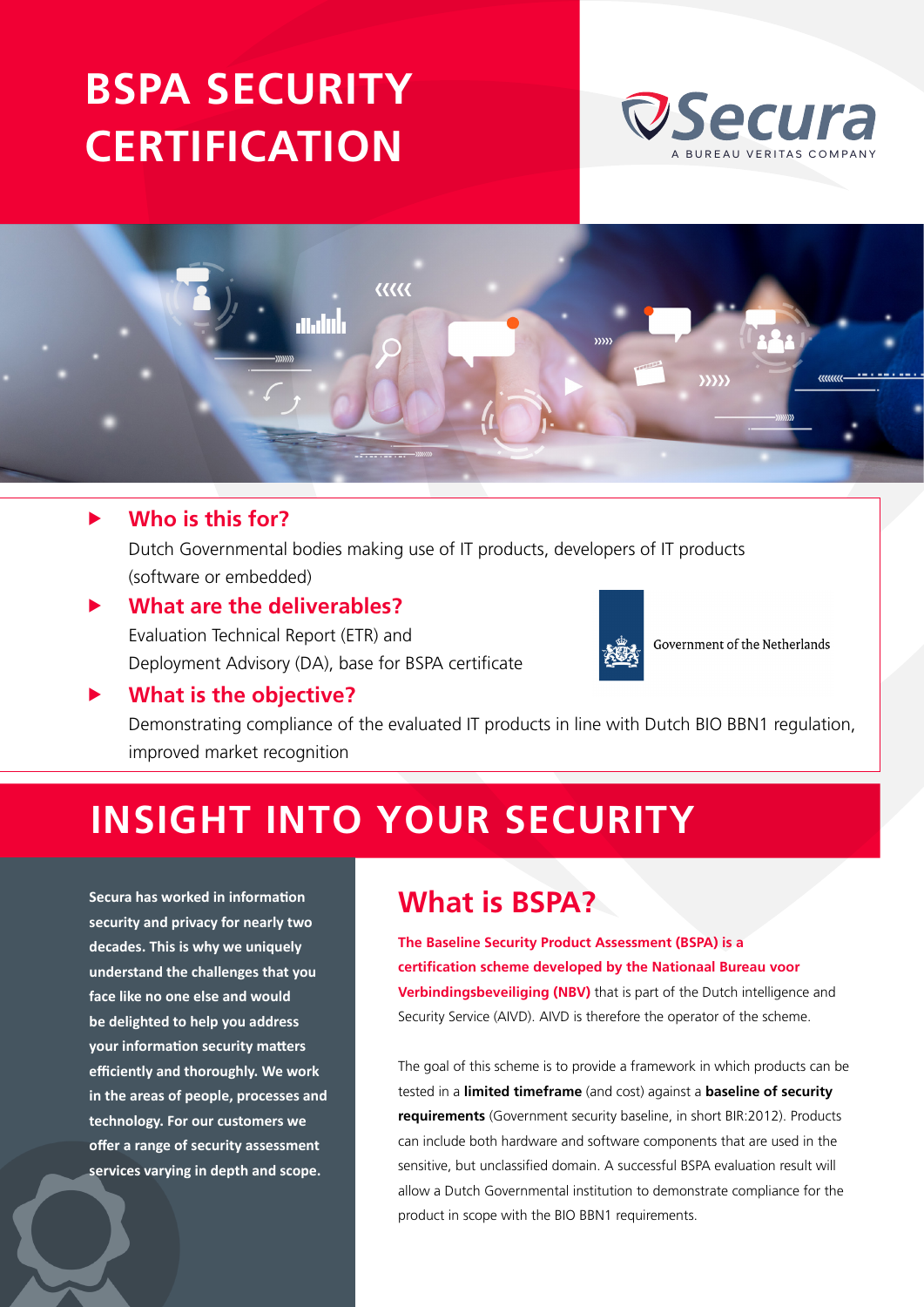BSPA follows a clear structured and phased approach according to the BSPA requirements. An evaluation performed under the BSPA scheme has the following main characteristics:

- $\blacktriangleright$  It is carried out in a constrained time frame and with limited resources with a recommendation of 25 person-days;
- $\blacktriangleright$  It determines the conformity of the product with its Security Evaluation Target;
- $\blacktriangleright$  It determines the effectiveness of the security features offered by the product.

The assessment process is designed to be performed as an independent evaluation with limited cooperation from the developer or vendor. The only requirements are the installed product itself and the accompanying documentation. The BSPA certification can be an attractive option for manufacturers

interested in working with the Dutch government or simply gaining an advantage against the competition when placing their products on the Dutch market. Additionally, it can also be used by the government agencies to test the security products they use or intend to use.

#### **Secura is licensed by the AIVD to provide BSPA services**

and can help you throughout the whole process of the BSPA evaluation, starting from a preparatory stage, continuing with the testing itself and of course supporting the full certification process. Depending on the readiness for certification, Secura can also deliver BSPA as a pre-validation to prepare for the official BSPA certification.

## **Scope of Evaluation**

BSPA assessments can be used for a wide variety of software and hardware products, as summarized in the table:

| <b>Product category</b>                   | <b>Examples</b>                                                                                                              |
|-------------------------------------------|------------------------------------------------------------------------------------------------------------------------------|
| <b>Network security</b>                   | VPN, link encryption, Wi-Fi access point, etc.                                                                               |
| Network filtering, detection and response | IDS, firewall, SSL proxy, etc.                                                                                               |
| Secure messaging                          | Secure mail, secure chat-app, secure voice-call-app etc.                                                                     |
| <b>Media and file security</b>            | Full disk encryption, container encryption, file encryption, data<br>erasure, etc.                                           |
| Identity and access management            | Password manager, key management and distribution, two-factor<br>authentication, access control and federation, etc.         |
| <b>Secure OS execution environment</b>    | Secure-OS, secure-hypervisor, micro-kernel, separation kernel, etc.                                                          |
| Hardware and embedded software            | HW-based encryption, HW-based secure-boot, USB device,<br>keyboard (KVM-) switch, smart-meter, tamper resistant device, etc. |
| <b>Smart cards and similar devices</b>    | Secure ICs, JavaCards, transportation/access cards, etc.                                                                     |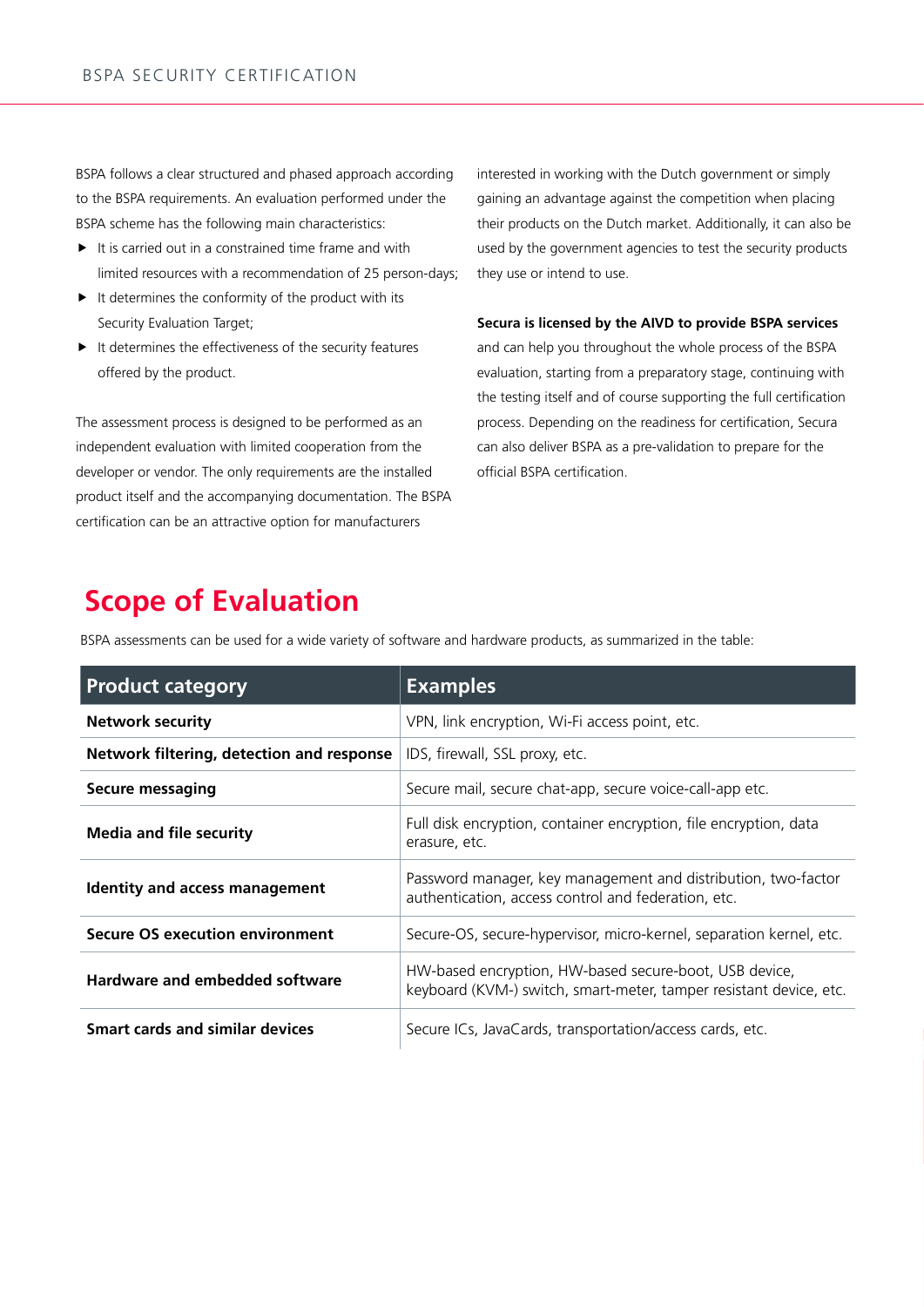

## **BSPA Evaluation & Certification for Your IT Product**

The main process steps related to a BSPA evaluation, as well as the involved stakeholders are summarized in the diagram below.



Before the actual evaluation starts, a **Security Evaluation Target (SET)** is produced to align the expectations between the Sponsor, the Evaluation Laboratory and the Overseer Body. This SET includes the security features to be tested, and the conditions under which the test is performed.

When the SET is approved, the next step is to perform the investigation. There are three main goals of the evaluation performed by the Evaluation Laboratory.

- $\blacktriangleright$  The first one is to evaluate whether the product adheres to the security specification in the SET.
- $\blacktriangleright$  Secondly, whether the security features of the product are effective, and protect against attackers with low and medium attack potential.
- $\blacktriangleright$  Finally, it is important to evaluate whether the product has no negative impact on its host system and infrastructure.

Secura takes care of collecting the required documentation and performs document analysis as well as penetration testing on the product. Examples of testing required on the product include protection of cryptographic keys, known

vulnerabilities impact, user authentication and authorization, ports and interfaces access or insecure configurations.

The evaluation certification process follows a 10-steps approach:

- 1. Security Evaluation Target analysis
- 2. Product installation
- 3. Compliance analysis
- 4. Compliance analysis by source code review
- 5. Compliance analysis by product testing
- 6. Determination of the resistance against attacks
- 7. Vulnerability analysis
- 8. Usability analysis
- 9. Evaluation of cryptography
- 10. Reporting

Secura generates the **Evaluation Technical Report (ETR)**, including the evaluation results and conclusions. Together with the ETR, we produce a draft of the **Deployment Advisory (DA)** for the users, which the overseer body will review. Based on these documents, we support the certification process with AIVD, leading in the end to the **Certificate of Conformity** for your product.